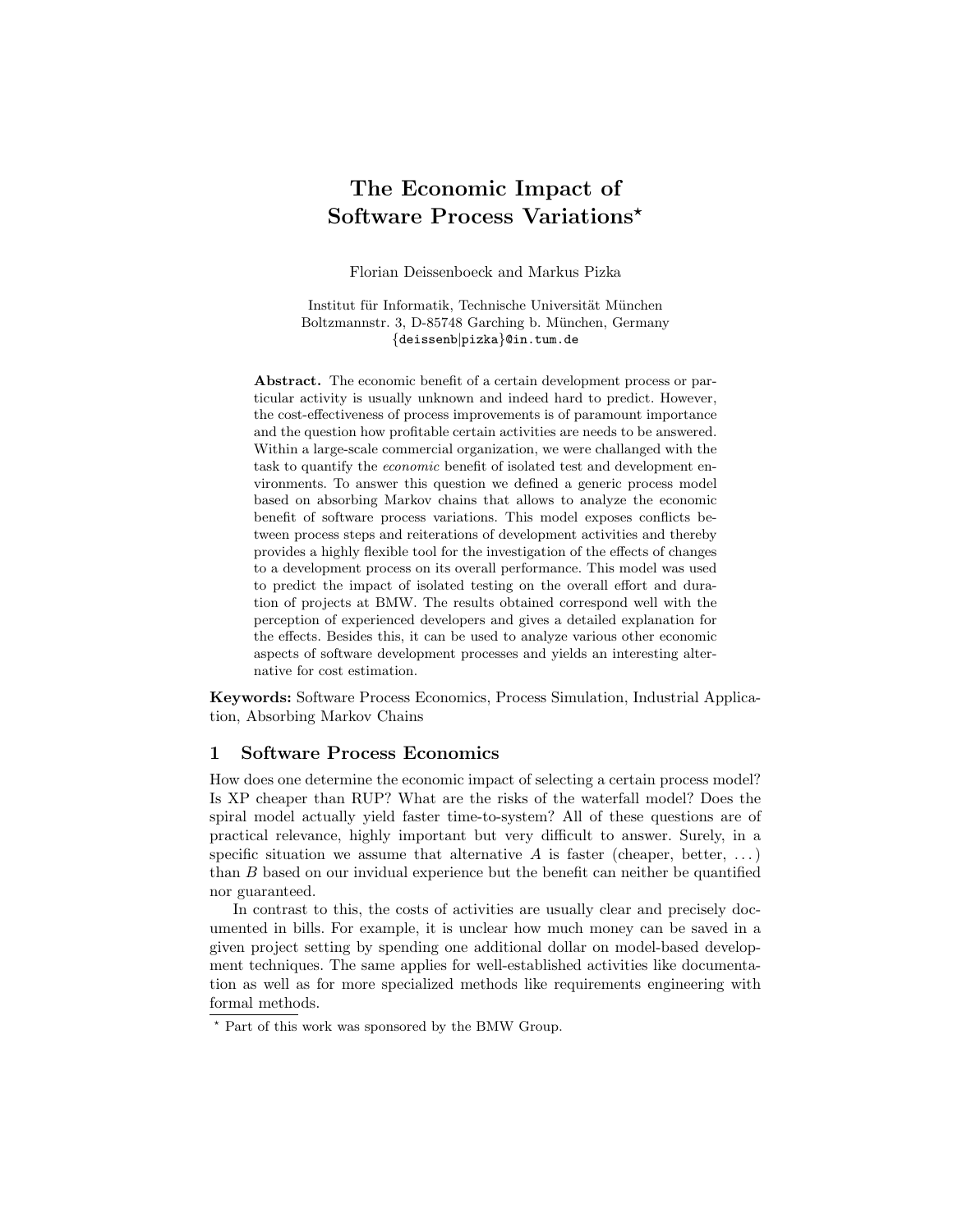#### 1.1 The Value of Isolated Testing

Within a large scale industrial organization, we were challenged with the task to determine how much time and effort is saved by using isolated test and development environments for IBM mainframe (i. e. PL/I, COBOL) based commercial software projects.

While isolated testing is rather straight forward for UNIX and Microsoft Windows based software projects it is non-standard for mainframe applications since all projects share the same machine with the same infrastructure without having private copies of libraries, databases and so on. To achieve some kind of isloation most IT organizations that develop and maintain mainframe applications create some kind of software solution that enables them to develop and test multiple projects simultaneously in separated environments on a single mainframe.

The costs of this solution are usually easy to determine by adding space, CPU time, software licenses and support personnel. However, although it can be argued in a qualitative manner that separate testing and avoiding conflicts is useful, it is hard to quantify the benefit. In practice this makes it very hard to argue in favor (or against) such measures and consequently leads to decisions that lack an economically justified basis.

## 1.2 Approach, Contribution & Outline

Starting from our project partner's concrete questions about the economical benefit of process variations, we formulated a precise research question (Sec. 2) and investigated different approaches to answer it.

Due to a number of reasons (detailed in Sec. 6) we found that an empirical study could not satisfactorily answer this question and therefore developed new concepts to evaluate the economical effect of decisions regarding process variations (Sec. 2). These concepts are based on a probabilistic process model that uses absorbing Markov chains for the process simulation. This model advances existing process models as it renders project risks explicit and precisely describes reiterations of activities (Sec. 3). This model can be used to derive quantitative information on the cost and benefit of specific process activities.

We illustrate this with a study carried out for the BMW Group to determine the economic benefit of isolated test and development environments on mainframes (Sec. 4 and 5). We explain how our approach extends previous work (Sec. 6) and illustrate how the scope of application of the analytical model can be further broadened (Sec. 7).

# 2 Requirements / Situation

The object of investigation of our study was the development and test processes used by BMW Group's mainframe software development division. At BMW, several 100 software engineers develop and maintain critical business information systems with a total of 85 millions lines of PL/I and COBOL code. The division uses two separated IBM zSeries mainframes for development and operation, whereas our study focused exclusively on the development mainframe.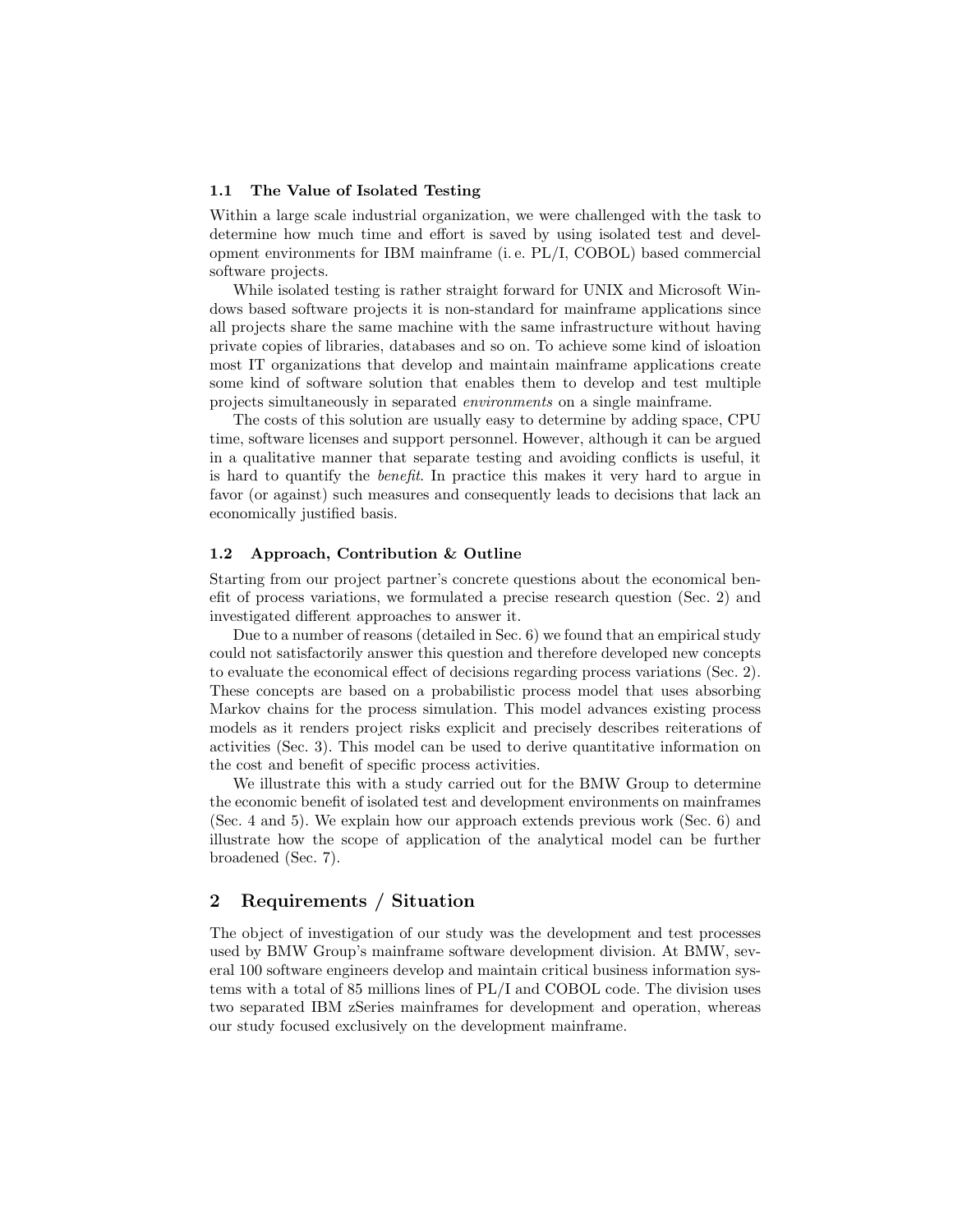#### 2.1 Mainframe Software Development

Unlike in common development environments, mainframes do in general not provide developers with isolated environments where they can edit, compile, link and test the code they are working on without interfering with other projects. In fact, if no additional measures are taken, all developers share the same development environment and all test data.

Due to the frequent separation of development and operation spaces of typical mainframe installation this does not pose any problems for the operation of the software, but creates servere problems for the concurrent development and test of multiple projects. Conflicts between projects can occur during almost all activities (e. g. compile, link, test) and affect almost all development artifacts (e. g. source code, libraries, test data). These conflicts are not only frustrating and timeconsuming for the developers, but make sound testing almost impossible as test results can not be interpreted properly. For example, if a test case fails, it is not decidable whether it failed because of a bug or because another project changed the test data in the shared data base.

Unfortunately, isolated test spaces cannot be established for mainframes as easily as in ordinary workstation-based environments where every developer can have his own test space on an own workstation.

## 2.2 The CAP Isolation Mechanism

The BMW Group developed a software-based isolation technique on top of the virtualization mechanism provided by the mainframe<sup>1</sup>. This technique offers projects isolated test and development environments called Caps (capsules). These Caps contain a complete copy of the required development environment including compilers, linkers, job control, and test databases. They thereby enable projects to develop and test in an independent, conflict-free manner until they reach a certain degree of maturity and can be integrated in the main development trunk in a special integration test phase. Caps have the additional advantage of making it easy to reset the complete development environment of a project to a specific state.

These advantages, however, come at a price as the initialization, operation and support of a Cap is a non-trivial task that demands significant hardware resources as well as expenses for dedicated personnel.

#### 2.3 Research Question

The qualitative benefit of a Cap can be explained quite easily by explaining how non-isolated development environments create expensive conflicts and contribute to poor product quality due to unreliable test results. It is, however, very hard to compare these qualitative benefits to the known quantitative costs of the Cap mechanism. Therefore the research questions of the study we conducted was:

What is the economical benefit of using a CAP for a software project?

<sup>&</sup>lt;sup>1</sup> IBM zSeries mainframes provide a coarse-grained virtualization mechanism.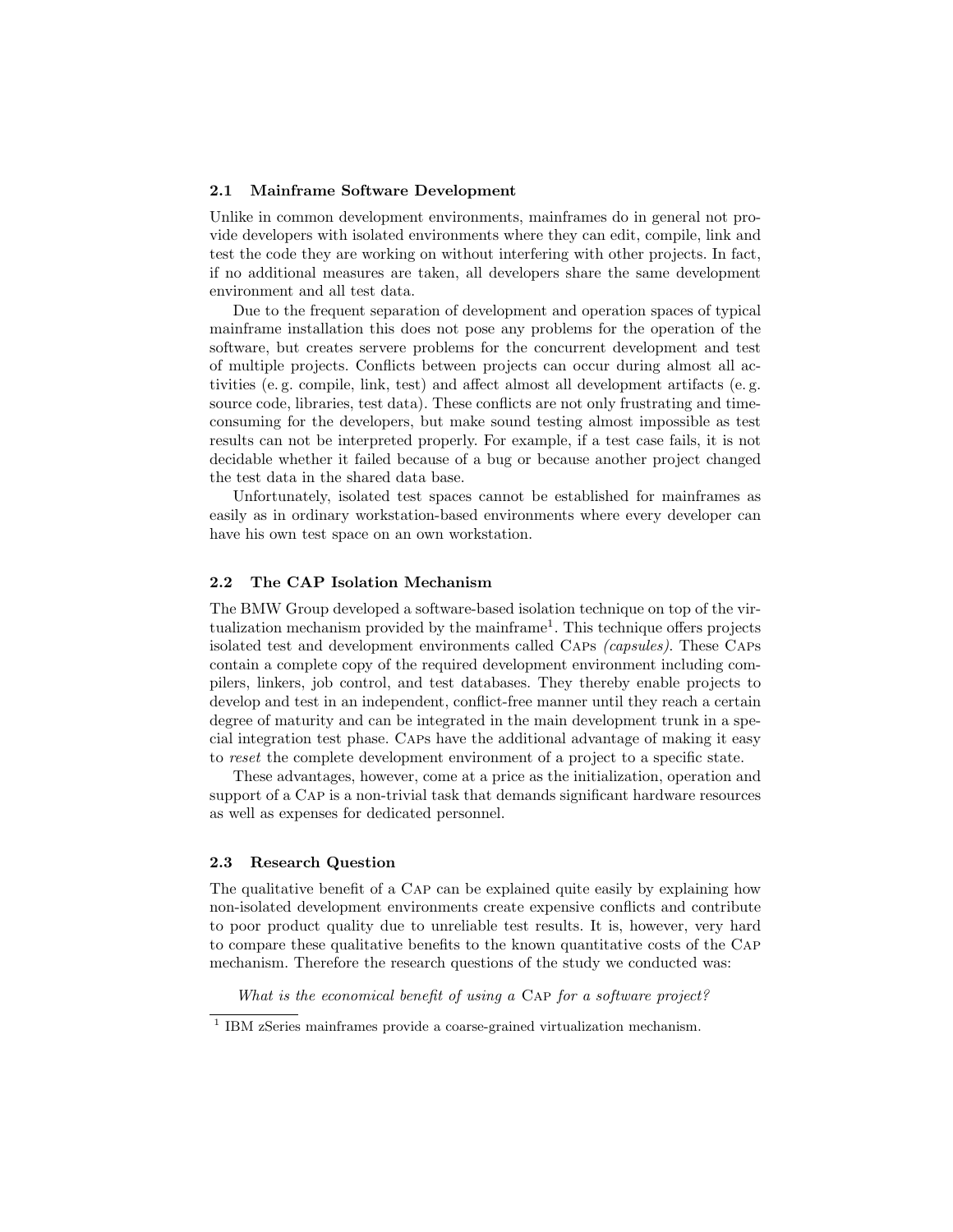Note, that although this initial questions focuses on project effort, our study also analyzed the project duration to characterize the crucial time-to-system aspect. However, we cannot report on this in detail due to space constraints.

## 3 A Probabilistic Process Analysis Model

As explained in Sec. 6, we are convinced that is not feasible to answer the above questions on a quantitative scale by carrying out an empirical study. We therefore opted for an analytical model that abstracts from the problem under investigation and allows us to focus on the impact of Caps on development effort and time.

This model was inspired by an observation of the analogy between software development processes and concurrent systems theory [1]. Development activities are similar to tasks executed by an operating system. In a development process the resources are not memory and file handles but source code, libraries and test data. Similar to the conflict that arises from a write access to the same memory address in a parallel system, a concurrent change to a program by two different projects produces a conflict in the software development process.

## 3.1 Probabilities and Risks

These considerations lead to a probabilistic process model that describes a development process as a system of concurrently executing tasks. The tasks of the system are the *activities* of the software process and the processors are humans (developers) executing these activities. Due to the goal of the overall process and limited resources, there are constraints on the order of the activities entailing the need for coordination. The transitions from one activity to possible succeeding activities are labeled with probabilities. Through this, there may also be loops in the parallel deterministic automaton describing costly rework in the development process due to failure or incompleteness at a certain stage of the process. The activities and the frequency of there execution define the cost and the duration of the project.



Fig. 1. Example Processes

Fig. 1a shows a model of a simplified software process with the typical activities and transitions between them. Unlike other process models this model explicitly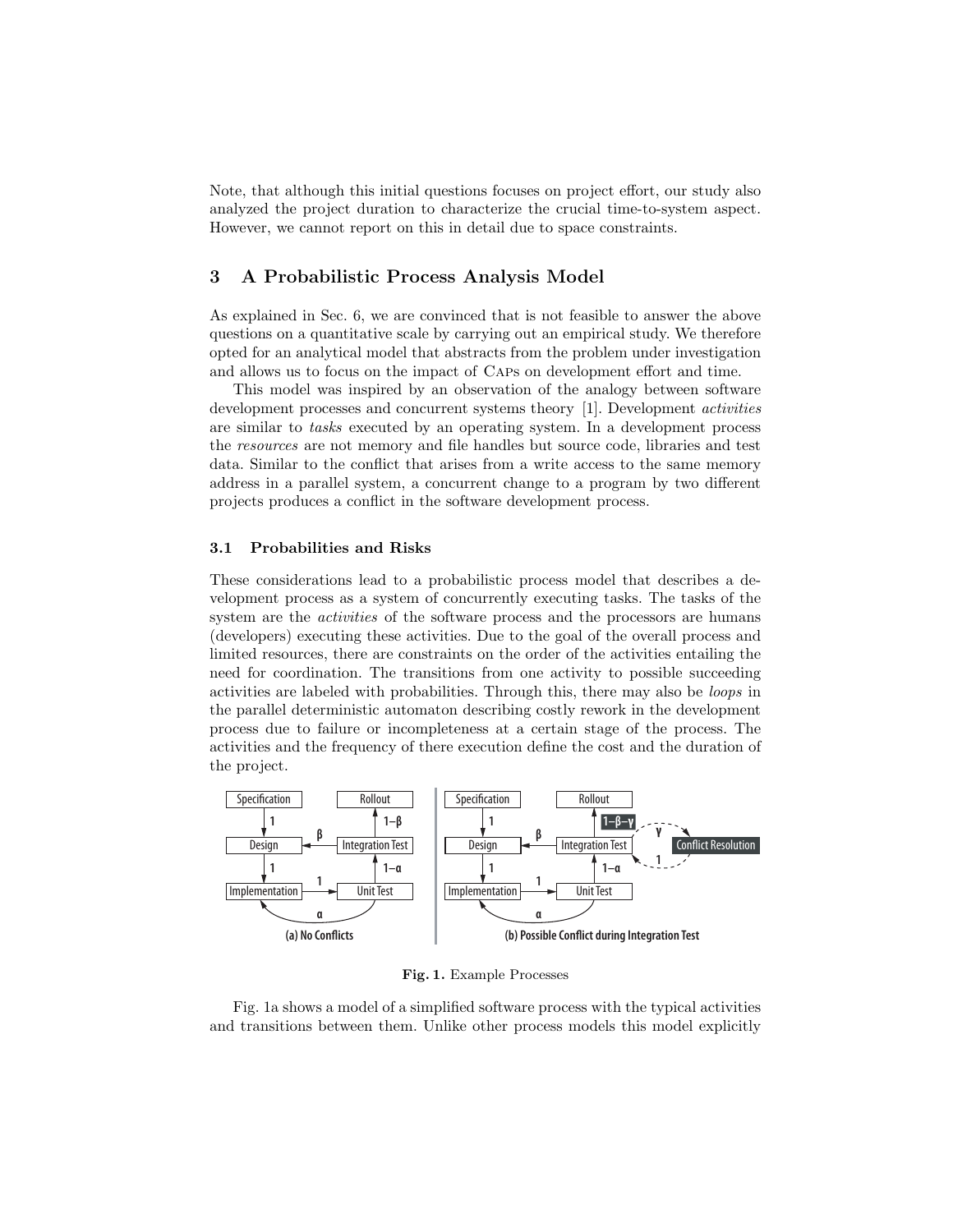describes the loops (cycles) realistically found in software projects. This enables us to e. g. model the alternation between the activities Implementation and Unit Test that takes place in practice: Developers write some code, test it (either manually or automatically) and then go back to implementing more code and/or fix existing code. They do so until they are eventually done with the implementation and all their tests pass. In addition to that, loops allow us to explicitly capture prevalent project risks that are often ignored [2]; e. g. an unlikely, but still possible, transition from the Integration Test to the Specification could be easily added to the process model. Note that the sum of the probabilities of the outgoing transitions of an activity must always be one.

Fig. 1b illustrates how resource conflicts during specific activities can be elegantly expressed through additional conflict-specific activities and adjusting the transition probabilities accordingly. For example, a conflict with another project during the Integration Test does not only reduce the probability that the project can proceed with the activity Rollout but requires the execution of the additional activity Conflict Resolution.

## 3.2 Operationalization of the Model

While this model provides an interesting abstraction of a software development process, it is does not answer the question about the benefits stated above, yet. Fortunately stochastics can help here as the process model can be viewed as a stochastic process or, more precisely, as a discrete Markov chain with an absorbing state.

A Markov chain is defined as a stochastic process with a set of states  $S =$  ${s_1, s_2, \ldots, s_r}$ . The process starts in one of these states and moves stepwise from state to state. If the chain is in state  $s_i$ , then it moves to state  $s_j$  at the next step with a probability denoted by  $p_{ij}$ . This probability does not depend on the state history of the chain [3].

Markov chains are typicalyl represented as directed graphs very similar to the ones in Fig. 1 or as a transition matrix  $P$  that denotes the transition probabilities for every state. Working with this matrix, Markov chain theory provides powerful methods to compute a number of interesting properties of the chains. It is, e. g., easy to calculate in which state the chain is expected to be after  $n$  steps when started in state  $s_i$ , or to determine the probability for moving from state  $s_j$  to state  $s_l$  in k steps.

When modeling a software process there must be an activity that does not have any transitions to other activities and thereby marks the end of the process (Rollout in Fig. 1). Translated to a Markov chain model this is equivalent to a terminal state  $s_i$  that has exactly one outgoing transition to itself with the probability  $p_{ii} = 1$ , Such a state is called an absorbing state and Markov chains with an absorbing state are called absorbing Markov chains [3].

Absorbing Markov chains are a powerful tool for analyzing processes as they provide well defined methods to determine

– the expected total number of steps until the chain reaches an absorbing state as well as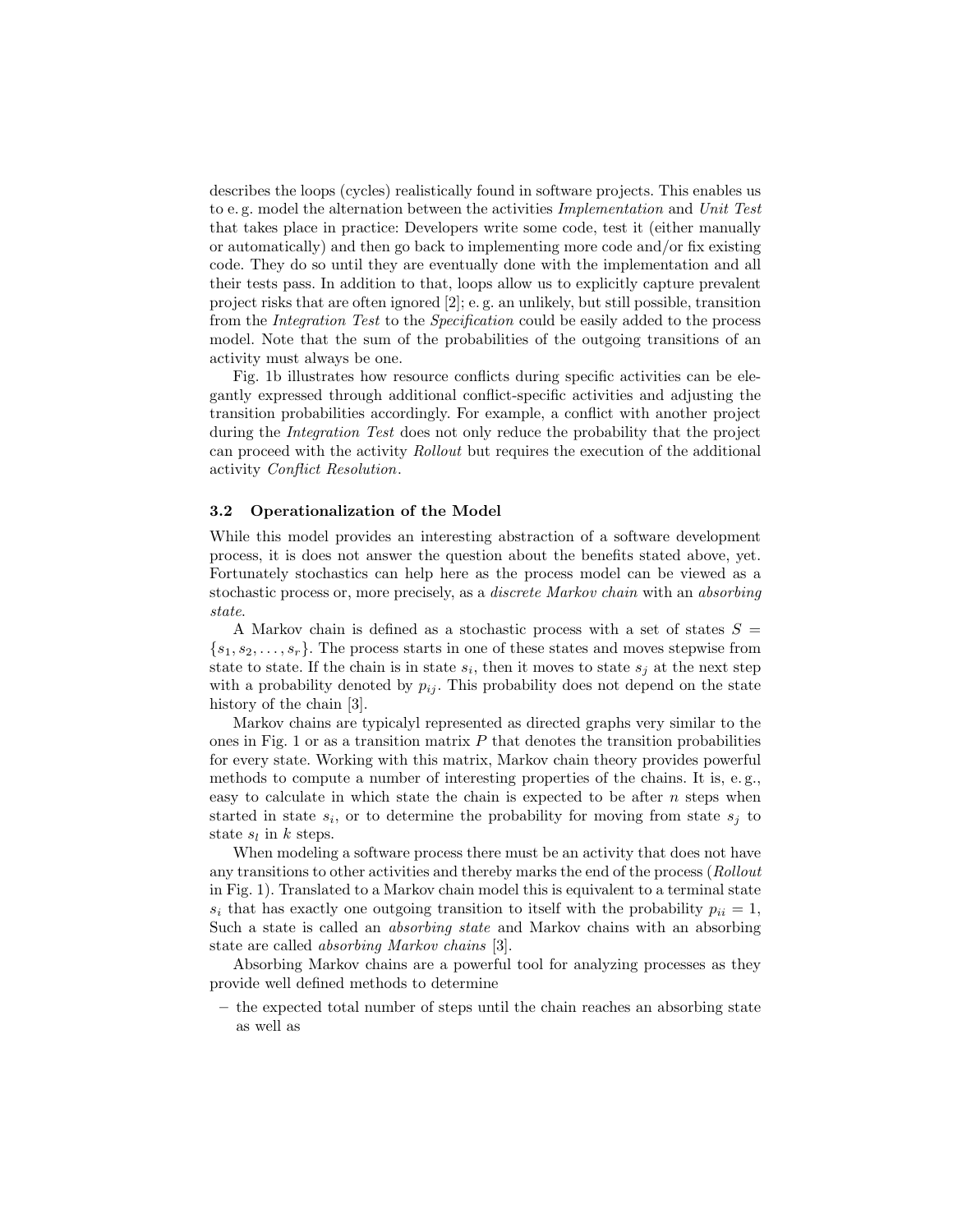– to calculate the expected number of steps spent in each state.

Without going into the mathematical details we illustrate this for the process shown in Fig. 1a.

For the sample probabilities  $\alpha = 0.95$  and  $\beta = 0.2$  the absorbing Markov chain analysis yields the following expected number of visits to each state (start state Specification): Specification is expected to be carried out only once, Design and Integration Test are expected to be performed 1.25 times, and Implementation and Unit Test 25 times. The total number of steps before the chain reaches the absorbing state Rollout is given by the sum which is 53.5.

Figure 2 shows how different values for the probabilities  $\alpha$  and  $\beta$  influence the expected total number of steps in the example process. While values close to 1 lead to an infinite number of steps in both cases, one can see that increasing  $\beta$ raises the number of steps stronger than increasing  $\alpha$  as this transition occurs *later* in the process.



Fig. 2. Transition Probability vs Expected Total Number of Steps

## 3.3 Total Project Effort & Duration

The expected total number of steps represents a measure for project progress, but it still does not yet fully answer the questions about the total project effort and duration. To achieve this each process activity  $a$  is now associated with the average effort  $\text{eff}(a)$  and time time(a) needed for a single execution of the activity. The total effort and duration of a project is given by:

$$
\mathsf{eff}_t = \sum_{a \in A} \mathsf{eff}(a) \cdot \mathsf{steps}(a) \qquad \qquad \mathsf{time}_t = \sum_{a \in A} \mathsf{time}(a) \cdot \mathsf{steps}(a)
$$

where A is the set of all activities and  $\text{steps}(a)$  is the expected number of visits to activity a. Note that  $\text{eff}(a)$  and time(a) dependend on the project size.

## 4 Application of the Analysis Model to Isolated Testing

To apply our approach to analyze the economical benefit of isolated test and development at BMW, three fundamental pieces of information are needed: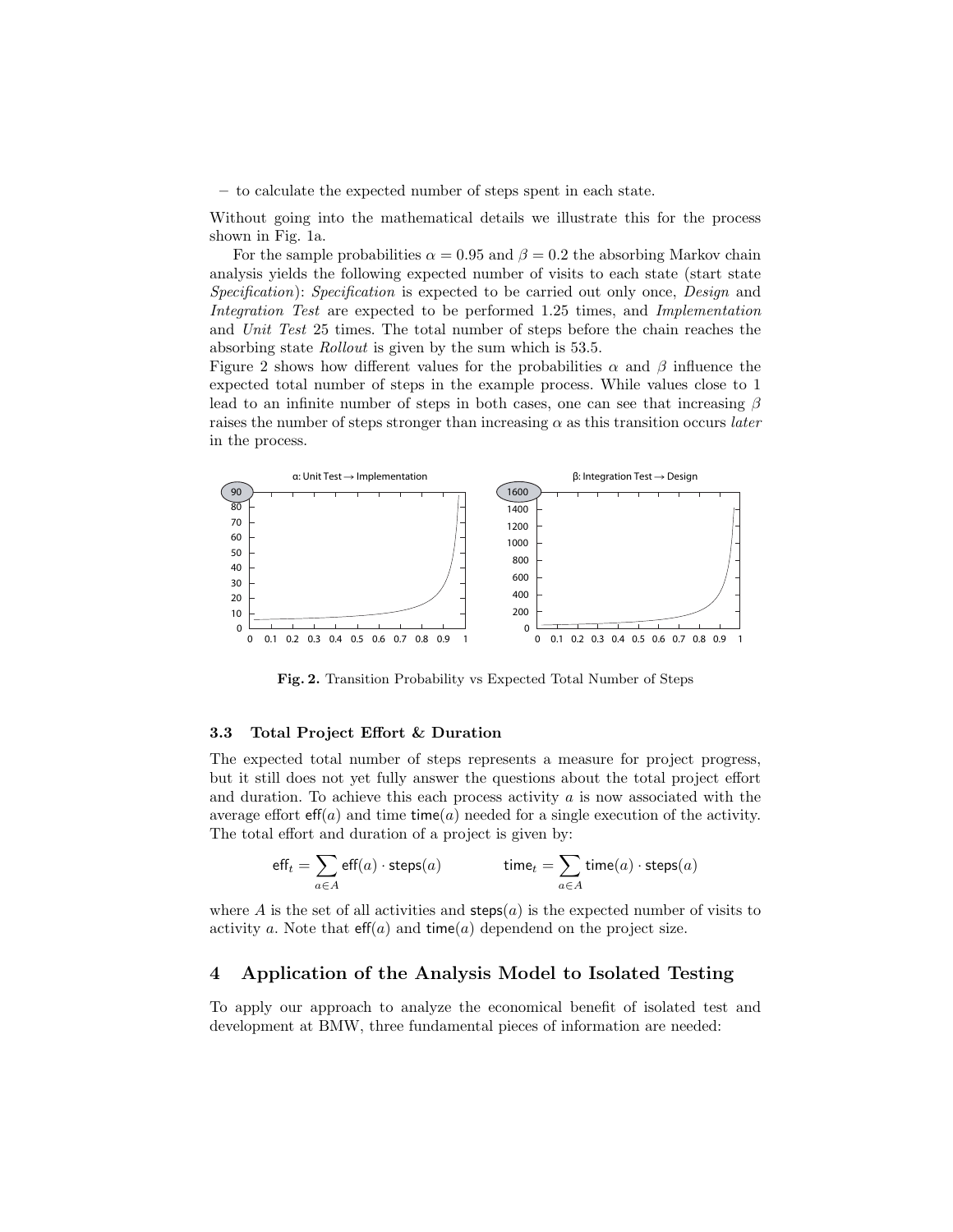- 1. transition probabilities
- 2. effort needed to execute for each activity
- 3. time needed to execution for each activity

As it is not realistic to correctly determine this information without investing considering empirical studies, we analyzed the two process variations (Cap and Non-Cap) in a relative manner. We therefore designed a *reference process*, calibrated it with existing empirical data and parameterized it with the probability for conflicts during development and test. Based on this reference process we designed the process models for Cap and Non-Cap development and compared them using the method presented above. This comparative approach allowed us to abstract from concrete values for the transition probabilities as well as the efforts and times needed for each activity.

## 4.1 Reference Process

Based on existing process descriptions and interviews with project managers as well as developer we created the reference process model with 13 activities and 18 transitions (not presented here in its entirety due to confidentiality reasons). This model does not contain special isolation-related activities and therefore consists of the usual specification, design, implementation and test activities. It does, however, carefully distinguish between module tests and two levels of integration tests and contains explicit error analysis activities.

Eleven of the 18 transition of the model have a transition probability unequal one. Using existing process analysis data as well as interviews we determined the probabilities in a good-enough manner and ensured that this impreciseness does not hurt our study results (see Sec. 5).

## 4.2 Calibration

To determine the effort needed for each execution of the activities, we calibrated the reference process with data from well-known empirical studies.

For example, the Markov chain analysis showed that the activity Implementation will be carried out 95.24 times and thereby accounts for 36.78% of the expected total 258.95 process steps. As [4] and other sources point out that implementation usually accounts for  $\approx 20\%$  of the total development effort, we concluded that the relative effort of each execution of Implementation activity in our process is 0.21%. These relative measures of effort were later on used to compare the different processes.

## 4.3 Parameterization

Obviously the difference between the Cap and Non-Cap development processes is determined by the number of conflicts with other projects that arise during the different activities. We expressed this by introducing the conflict probability parameter c and parameterized the process models accordingly. Figure 3 exemplifies this for the *Integration Test* and shows how the conflict parameter  $c$  influences the transition probabilities.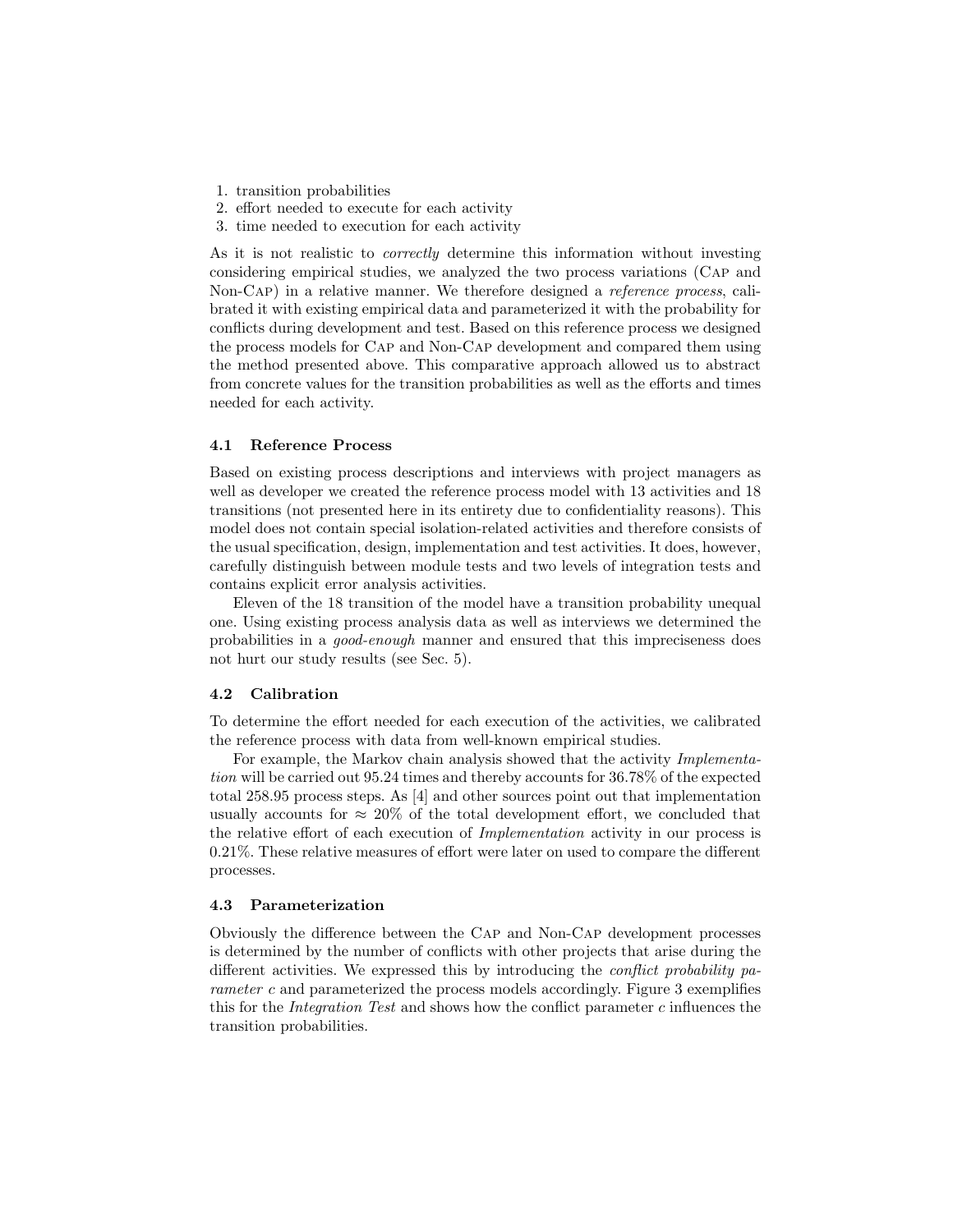

## 4.4 CAP and Non-CAP Process Models

Based on the previously defined reference process we built specific models for Cap and Non-Cap development. The models differ as the Cap model contains specific CAP-related activities, e.g.  $CAP$  Refresh and the Non-CAP model explicitly describes conflict resolution activities (Fig. 4).



Fig. 4. Differences between CAP and Non-CAP Process (Module Test)

Please note that the Cap process, though isolated, is not fully free of conflicts as conflicts may arise during the Integration Test when the project leaves its Cap.

## 4.5 Relative Project Effort

For both processes the Markov chain analysis was carried out for different conflict probabilities and the total effort was put into relation with the same calculation for the reference process. Figure 5 shows the results in two resolutions. On the left, the total effort for all three processes is shown for the conflict parameter interval  $[0, 0.6]$ . One can easily see that the efforts for the reference and CAP process behave in a similar way whereas the effort for the Non-Cap process increases much stronger. However, the right side with its finer resolution (interval  $[0; 0.2]$ ) shows that for very low conflict probabilities the effort for the Cap process exceeds the effort for the Non-Cap process.

The results can be explained by analyzing the frequencies of each activity in the three process models. In the Cap and reference process an increasing conflict probability raises only the frequency of the integration test that is performed when the project leaves the Cap. In the Non-Cap process, however, the conflict probability also effects the module test. As the test activities constitute nested loops in the process this leads to a much stronger increase of the overall effort. It is also obvious that the Cap process has higher costs than the Non-Cap process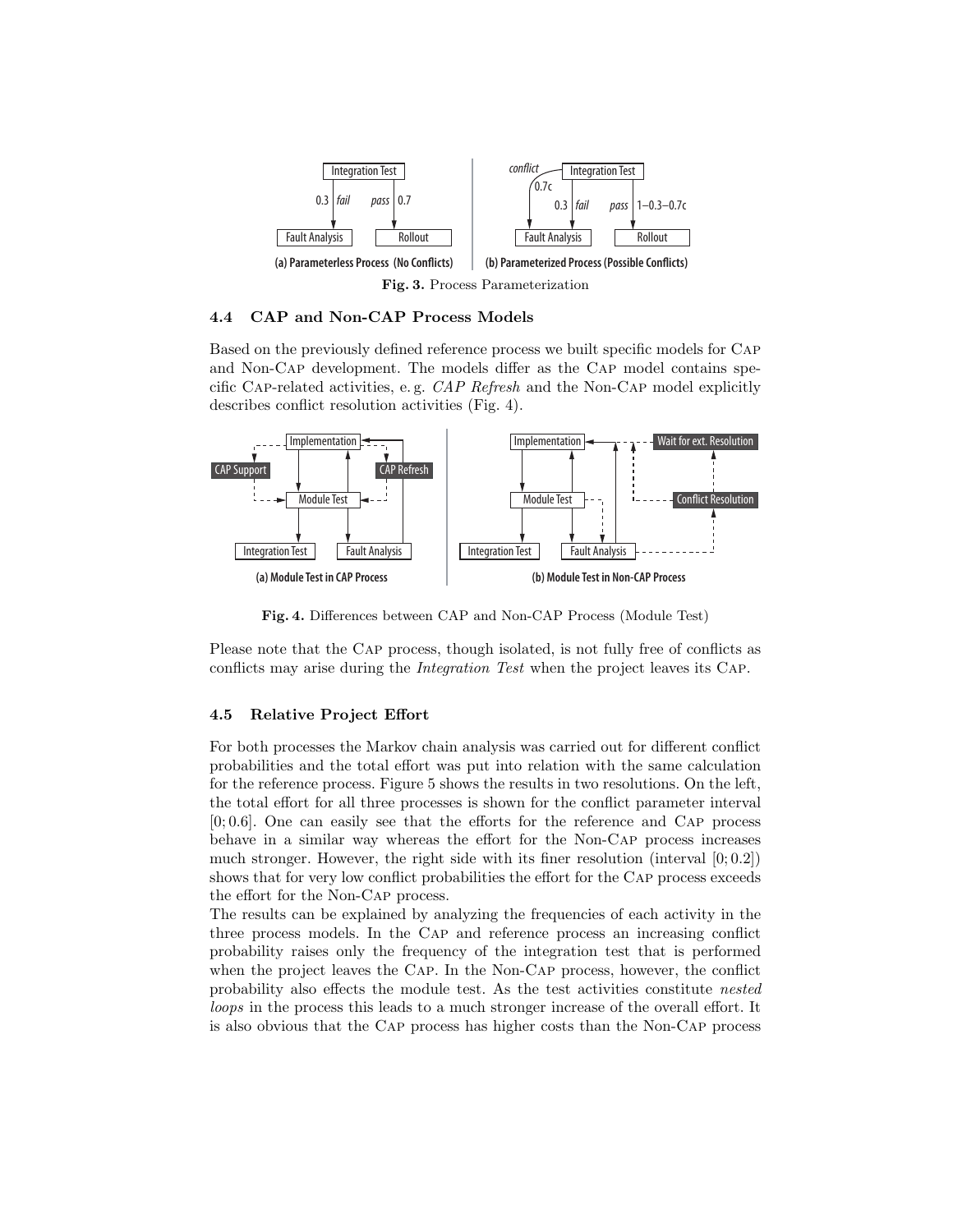

Fig. 5. Conflict Probability vs Relative Effort

for very small conflict probabilities as the cost for creating and maintaining the Caps occurs independent of the conflict probability. This meets the expectation that Caps are obsolete if there are no conflicts.

## 4.6 Estimation of the Conflict Probability

As the results of the process analyses show, the final decision on the economic efficiency of the Cap mechanism depends on the conflict probability parameter c. To determine the conflict parameter we analyzed the average number of dependencies among mainframe programs and examined the number of actual changes of these programs by using the configuration management system. The latter is important as program-to-program dependencies do cause conflicts only if both programs are modified at the same time.

For the analyzed period of one year we found that  $\approx$  55, 86 relevant (i.e. with possible conflict) changes occur for every program every year. Given a work year of 200 days this resolves to 0.279 relevant changes a day. As the reference process predicts about 100 test activities in a year this finally leads to a conflict probability of  $0.279/2 = 0.1395$  or  $14\%$ .

Note that this does only regard program but not data dependencies. For data, the conflict probability is obviously dramatically higher.

## 5 Results & Discussion

The process analysis and the estimation of the conflict probability leads to the following conclusion:

Projects with an average number of dependencies save about 20% of total effort through using the Cap isolation mechanism as they avoid additional process cycles and conflict resolution activities.

We therefore recommended to use non-isolated development only for projects with no or very few dependencies. Although we do not have a formal external validation of our results we can say that our results fully correspond with our project partners' experiences. In addition to this this recommendation was already followed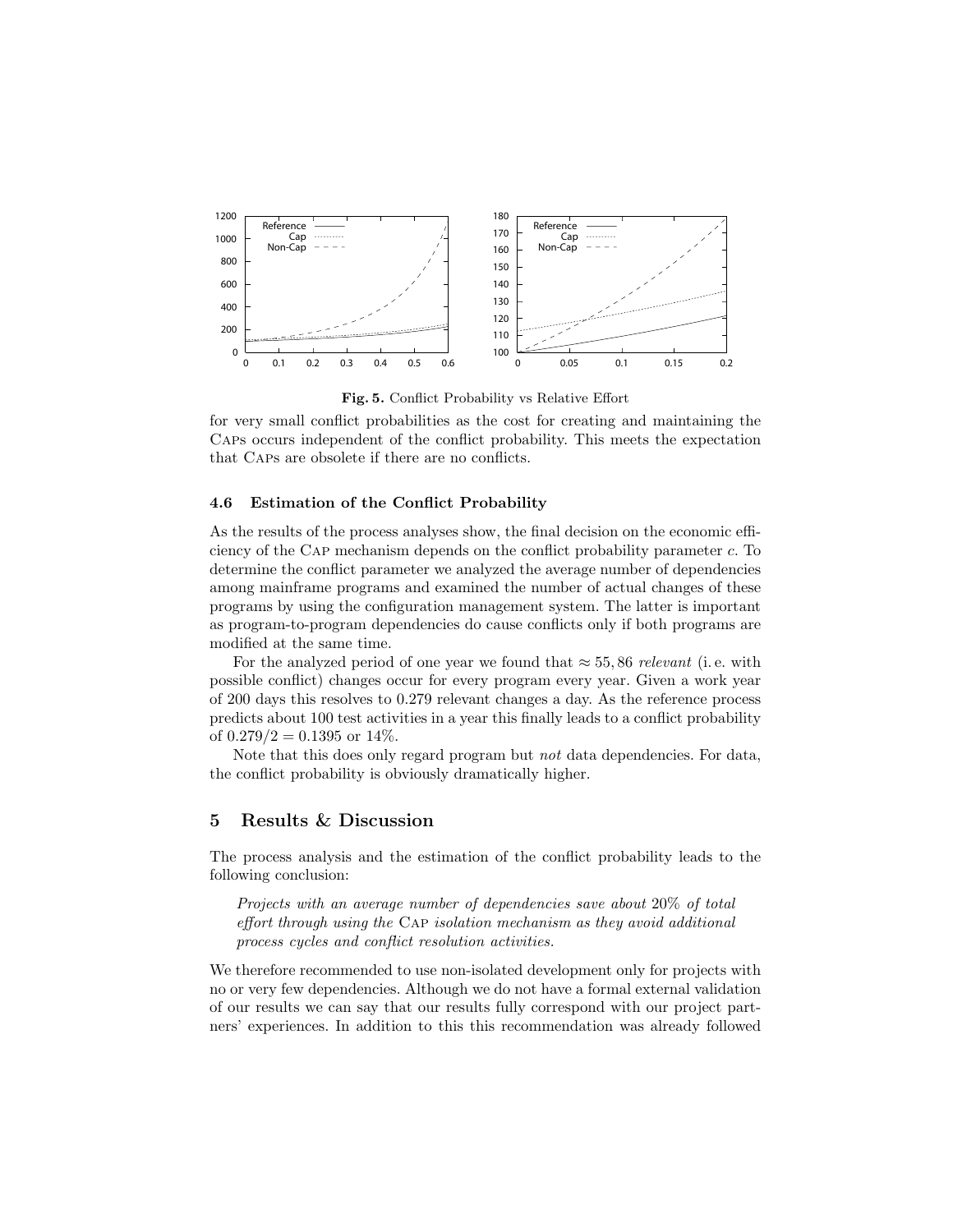before this study was conducted, as project managers intuitively chose isolated development only for projects with zero or few dependencies.

Although it is not detailed here, the difference between Cap and Non-Cap is even stronger with respect to time-to-system.

A new insight gained from this study regards the validity of test results if projects perform tests on shared data. As this drastically increases the conflict probability, enormous efforts are needed to ensure the validity of test results.

The major threats to the validity of these results is the determination of the transition probabilities and the memoryless nature of Markov chains.

Transition Probabilities To evaluate how strongly different transition probabilities influence the results we performed a sensitivity analysis [5] to determine the transition that has the highest influence on the result. Using the variance-based Extended FAST Method [6] we found the transition Module Test  $\rightarrow$  Integration Test to be not only the most important but with an total order index of 0.72 about three times as important as the second ranked transition. We therefore focused our analysis on the most important transition probability and found that changes to this probability do of course change the absolute efforts calculated for each process model. They do, however, not change the relation between Cap and Non-Cap development processes.

Memorylessness The memorylessness of Markov chains implies that the transition probability from e. g. Module Test to Implementation Test and others is always the same, no matter how often the activities have been carried out before. As this might contradict one's intuition, we evaluated the influence of memorylessness by introducing a process memory in form of a compound interest function for the activity efforts. By defining an negative interest rate (reduction rate) we could simulate a situation where each execution of an activity demands less effort than the previous execution. Repeating the analysis for the two process models with this process memory showed again that the memory does influence the absolute results but not invalidate the relation between the Cap and Non-Cap development processes.

# 6 Related Work

Numerous empirical studies were conducted to answer similar process-related research questions, e. g. [7–10]. In general, empirical research generated highly valuable data that also helped us in calibrating the reference process model. However, empirical studies have a number of drawbacks that rendered them unsuitable in our situation. As it is impossible to replicate the same development project with two different processes (e. g. Cap vs Non-Cap) without changing any other influencing parameter, an empirical study would have to be carried out on similar projects. Due to the size and complexity of mainframe software development projects it is very hard to control their similarity and to correctly interpret the observations. As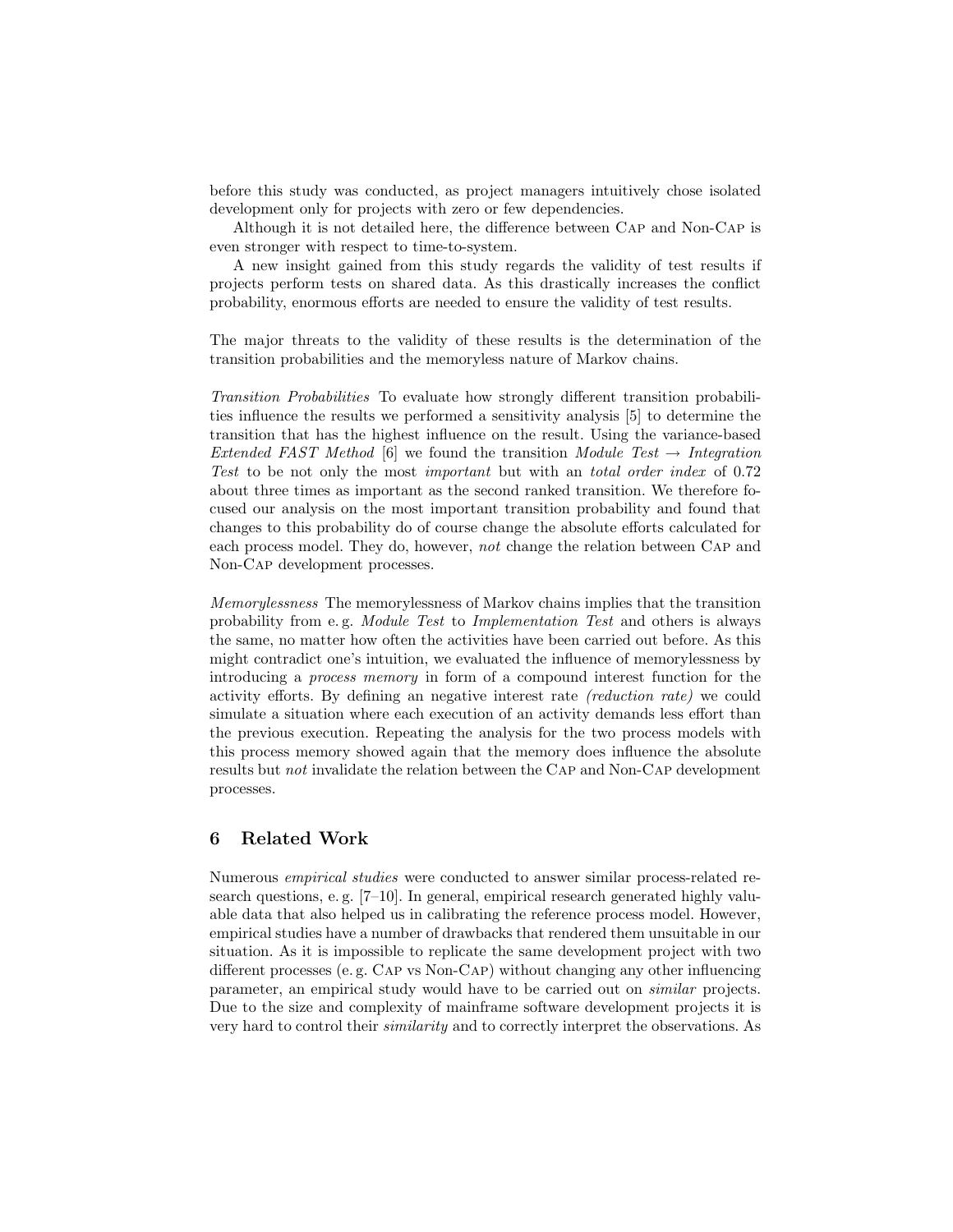this could be overcome only by a significant number of repetitions of such studies, reliable results could be expected only after investing enormous amounts of time and effort [11–14].

Due to these reasons we chose to use an approach based on *process simu*lation. Similar approaches where presented as early as in the 1950ies with the Critical Path Method (CPM) and PERT [15]. More recent approaches were presented (among others) by Drappa and Ludewig [16], Madachy [17], Podnar and Mikac [18], Zhang et al. [19] and Mockus et al. [20]. While all of these approaches served as highly valued inspirations, they are either of qualitative nature [19], too specific to their original application [20], do not consider conflict probabilities and project cycles [15, 16, 18] or were too fine-grained for our purpose [17]. Overviews on process simulation techniques can be found in [21] and [22].

Markov chain-based process simulation models were proposed earlier by Kulkarni and Adlakha [23], Hardie [2] as well as Minh and Bhaskar [24]. Kulkarni and Adlakha focus on the project completion time of PERT networks and do therefore analyze acyclic process models only. Hardie specifically includes cyclic process models and concludes that the reluctance to model project cycles is one of the main reasons for flawed predictions. However, he does not use absorbing Markov chains to calculate expected project efforts. Minh and Bhaskar extend Hardie's work by using absorbing Markov chains to determine the expected number of process steps but do not include analysis of project efforts. To our knowledge, neither of the above authors applied their approaches in an industrial context. Padberg [25] presented a model that is based on a Markov decision model to evaluate scheduling strategies. This approach does not model activities explicitly and could therefore not be used to determine the project effort in our case.

## 7 Conclusions & Future Work

While it is usually easy to determine the costs of specific techniques or methods applied in software development, it is almost always extremely hard to quantify the economical benefit of such measures. As decisions for or against such measures should be economically justified, this is a serious problem in today's software engineering practice.

To answer the question about the economical benefit of isolated test and development environments in mainframe software development we developed a stochastic process simulation that explicitly describes project risks and activity reiterations. We demonstrated how this model can be used to compare process variations and found that isolated test environments typically save  $\approx 20\%$  development effort in the setting analyzed.

We believe that the incorrect predictions for project time and cost frequently encountered in practice are mainly due to project managers' reluctance to address project risks caused by unplanned reiterations of development activities. Therefore our current and future work focuses on applications of the model in the field of software project cost estimation. In this context we are working on the completion of the tool-suite that allows process design and analysis based on the methods presented in this paper.